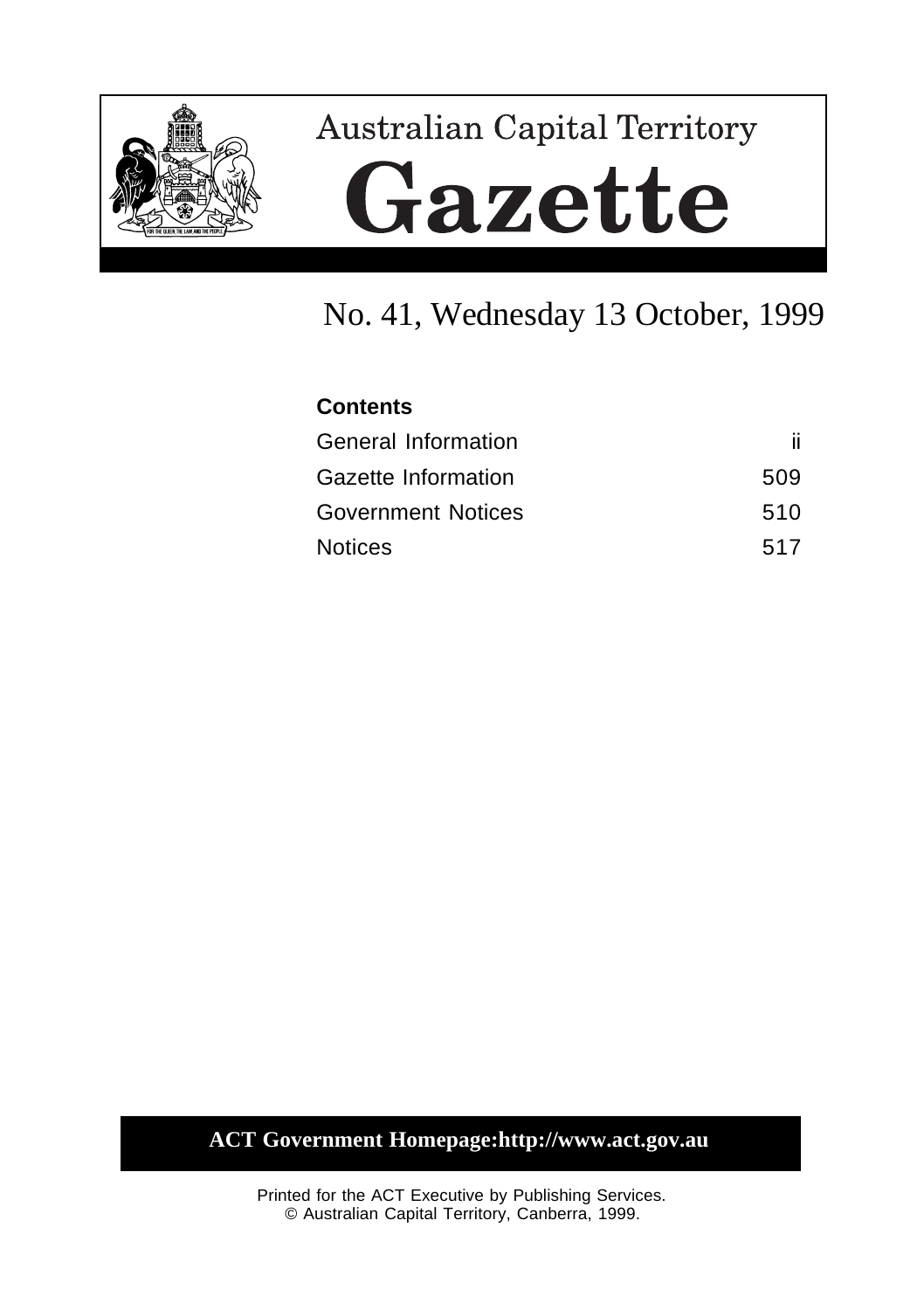# **GENERAL INFORMATION**

#### **ACT GOVERNMENT GAZETTE**

The ACT Government Gazette is published each Wednesday. The sections included in the publication are:

- General Information;
- Government Notices;
- Purchasing and Disposals;
- Invitations to Tender, Quote or Register Interest;
- Contracts arranged, and
- **Private Notices**

(Australian Public Service notices will continue to appear in the Commonwealth of Australia Gazette).

#### **CONTACT DETAILS**

ACT Gazette Officer Publishing Services GPO Box 158 Canberra ACT 2601

Phone: (02) 6205 0484 Fax: (02) 6205 0266 **e-mail: gazette\_office@dpa.act.gov.au**

ACT Gazette Office Level 7, Macarthur House Wattle Street Lyneham 2602

#### **Notices for Publications**

Notices for the Gazette are to be lodged by 12 noon on the Wednesday prior to publication. Notices can be lodged in advance in hard copy or facsimile, by electronic mail or diskette, with a brief message of instruction and a WORD compatible document attachment.

A Gazette Request Form must also be delivered to the Gazette Office, by hand, mail or fax. For copies of this form please telephone the Gazette Office or go to www.act.gov.au/government/reports/pub/gazreq.doc.

Signed notices must be sighted by the Gazette Office before gazettal can proceed.

#### **Purchasing and Disposal Codes** may be accessed on the ACT Government Website:

www.act.gov.au/government/report/pub/gazette/p&d.pdf. Alternatively, you may obtain a hard copy listing by contacting the gazette office.

#### **Private Notices**

The fee for a private notice is as follows:

• minimum charge \$1.00 per word or \$100.00 whichever is the greater.

Cheques are to be made payable to 'Publishing Services' and are to be forwarded to the Gazette office with a copy of the notice (Either on a PC formatted disk in WORD, or if the notice has already been emailed, a hard copy of the notice) and Gazette Request Form. Payment can be made by EFTPOS (Bankcard, Visa or Mastercard) by telephoning the Gazette Office. Payment must be received before gazettal can proceed.

#### **Purchasing and Subscriptions**

Copies of the ACT Government Gazette may be purchased at a cost of \$5.00 (or \$2.00 for a Special Gazette) from the ACT Government shopfront, Legislation/Gazette sales counter, East Row, Canberra City. Subscriptions to the Gazette maybe arranged through the Gazette Office at a price of \$360.00 (1 July 1999 -30 June 2000) or part thereof, including postage. Refunds will not be given for cancellations. Claims for missing items will be recognised as valid if lodged within 28 days of publication.

#### **Copyright Notice - Australian Capital Territory**

This work is copyright. Apart from any use as permitted under the Copyright Act 1968, no part may be reproduced by any process without written permission from Library and Information Management, Department of Urban Services, ACT Government, GPO Box 249, Civic Square ACT 2608.

#### **Products and Services advertised in this publication are not necessarily endorsed by the ACT Government**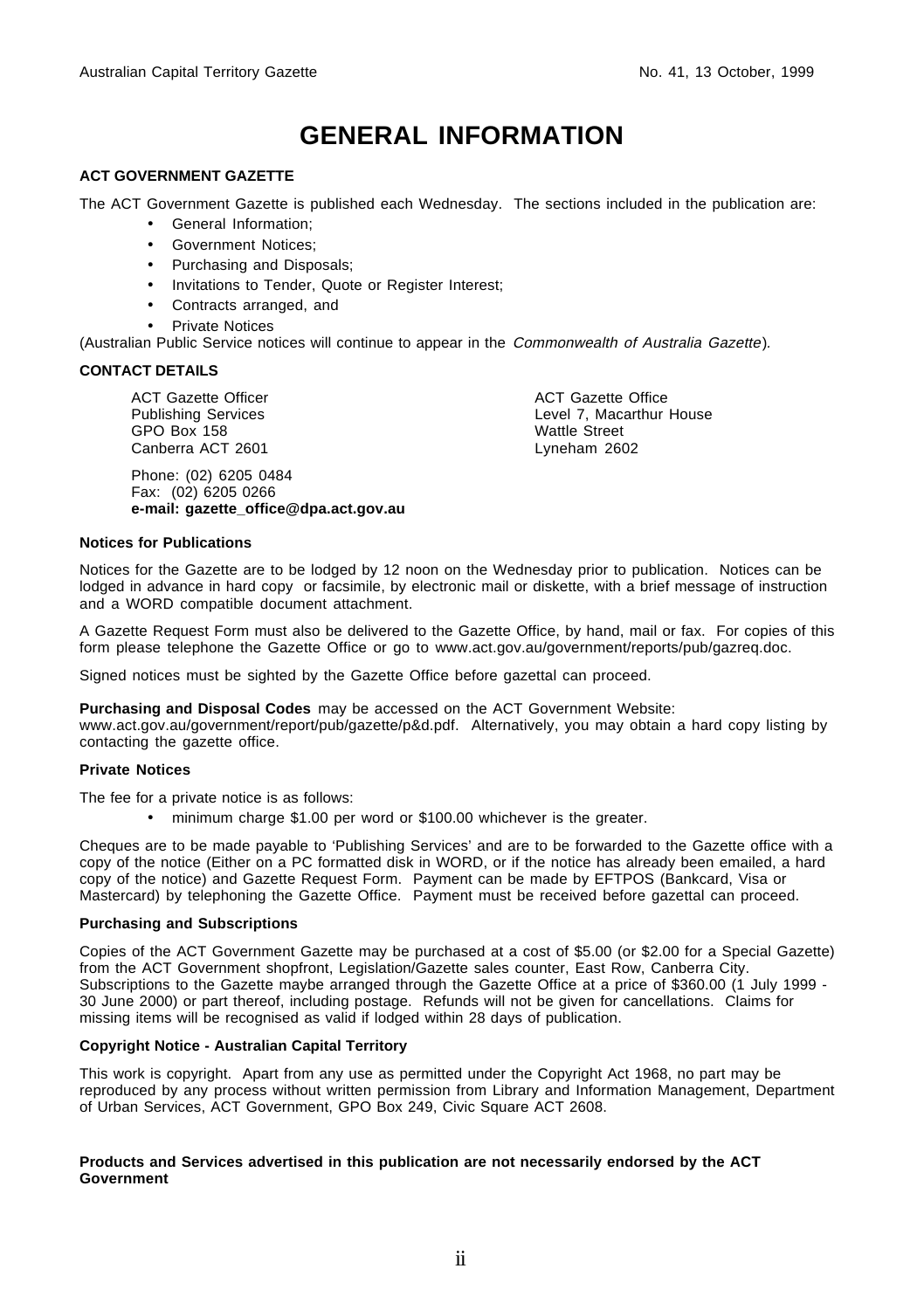# **GAZETTE INFORMATION**

#### **ISSUE OF ACT SPECIAL GAZETTES**

The following issues of the ACT Special Gazettes have been published since the last Weekly Gazette. For listings of previous ACT Special Gazettes please refer to this internet site

http://www.publishing.act.gov.au

| Gazette<br><b>Number</b> | Date      | Title                                                                                                                                          |
|--------------------------|-----------|------------------------------------------------------------------------------------------------------------------------------------------------|
| <b>S58</b>               | 5 October | Instrument No. 233 of 1999 $\sim$ Motor Traffic Act 1936                                                                                       |
|                          |           | Regulation No. 22 of 1999 – Motor Traffic Regulations Amendment $\sim$<br>Motor Traffic Act 1936                                               |
|                          |           | Commencement Notice - ~ Motor Traffic (Amendment) Act (No. 2)<br>1999                                                                          |
| <b>S59</b>               | 6 October | Regulation No. 23 of 1999 - Maternal Health Information Regulations<br>Amendment ~ Health Regulation (Maternal Health Information)<br>Act 1998 |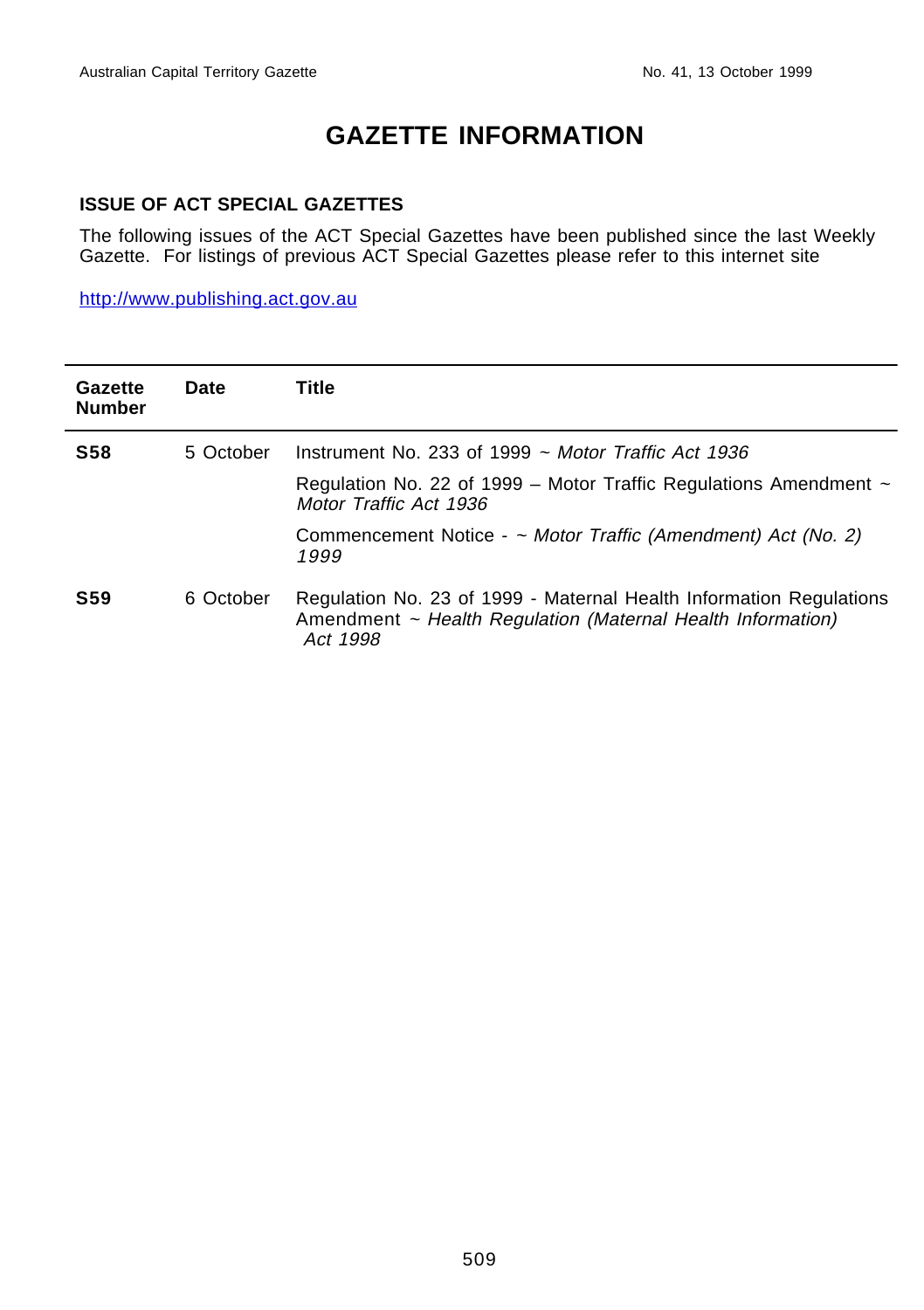## **GOVERNMENT NOTICES**



#### **Commissioner**

#### **AUSTRALIAN FEDERAL POLICE MOTOR TRAFFIC ACT (ALCOHOL AND DRUGS) ACT 1977**

#### APPROVAL OF MEMBERS OF THE AUSTRALIAN FEDERAL POLICE TO CARRY OUT BREATH ANALYSES

In pursuance of subsection 6(1) of the Motor Traffic Act 1977, I Michael J Palmer, the Commissioner of Police under the Australian Federal Police Act 1979, hereby authorise the members of the Australian Federal Police listed in the attached Schedule (Attachment A) who:-

- have undergone a course approved by the Minister for Urban Services a. in the Australian Capital Territory as a course of instruction of members of the Police Force in the carrying out of breath analyses; and
- b. have completed the course to my satisfaction

to carry out breath analyses under that Act.

day of September 1999 Dated this

M J Palmer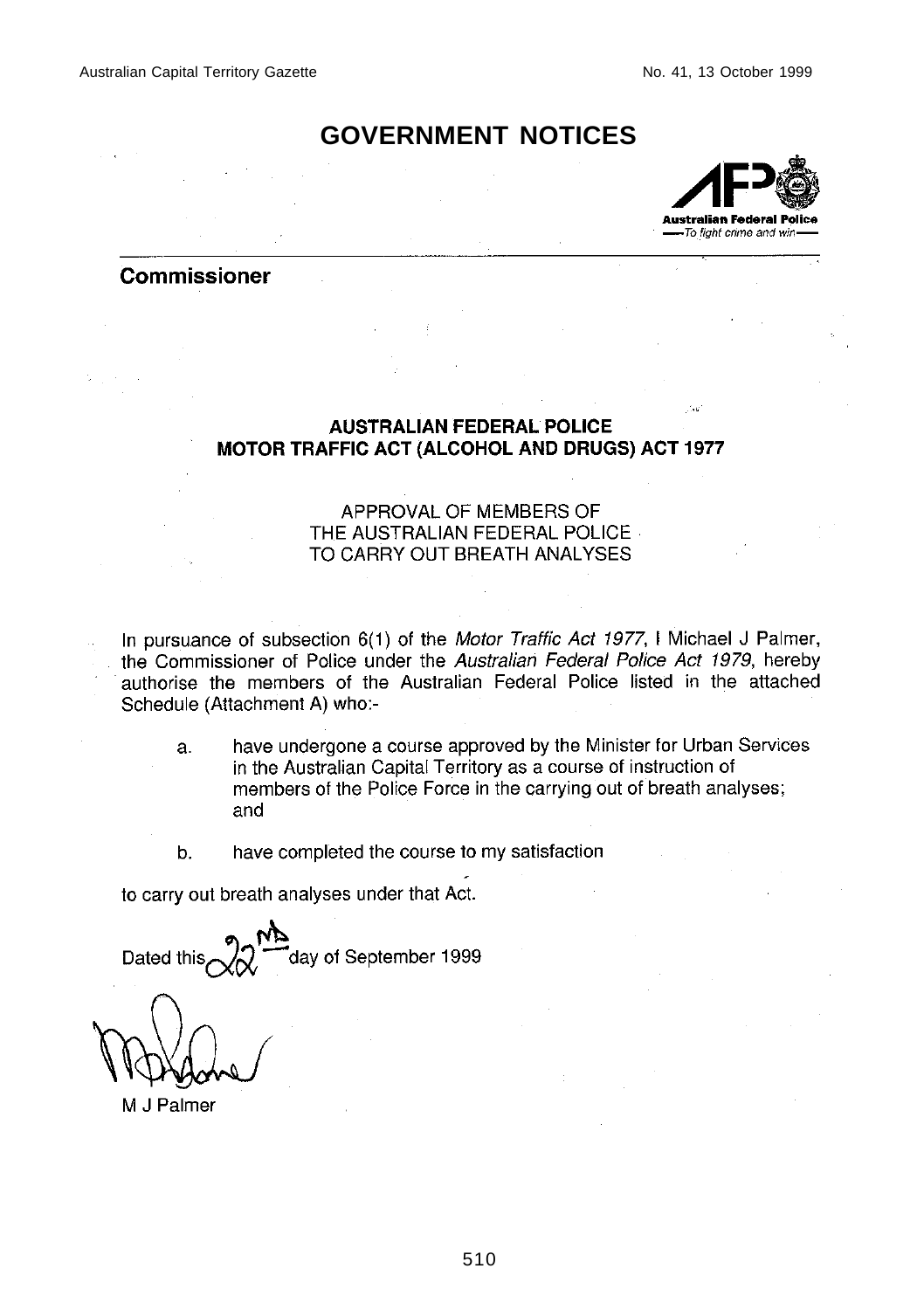$\mathcal{A}$  $\bar{\bar{z}}$   $\mathbb{R}^d$ 

 $\label{eq:2} \frac{1}{\sqrt{2}}\left(\frac{1}{\sqrt{2}}\right)^{2} \frac{1}{\sqrt{2}}\left(\frac{1}{\sqrt{2}}\right)^{2}$ 

# **GOVERNMENT NOTICES (Continued)**

#### **ATTACHMENT A**

 $\mathcal{L}^{\text{max}}_{\text{max}}$  , where  $\mathcal{L}^{\text{max}}_{\text{max}}$ 

# THE SCHEDULE

| LAIDLAW           | Peter                 | Sergeant 662    |
|-------------------|-----------------------|-----------------|
| <b>CARGILL</b>    | Peter Jesse           | Constable 2928  |
| <b>EDGAR</b>      | Roy lan               | Constable 10215 |
| <b>FRANKLIN</b>   | Paul Walter           | Constable 10174 |
| <b>LOTT</b>       | Patrick Bernard       | Constable 10222 |
| <b>MCINTYRE</b>   | Cheryl Ann            | Constable 10129 |
| MILL.             | Karen Louise          | Constable 4638  |
| <b>MUNRO</b>      | Gregory Philip        | Constable 10115 |
| <b>RAYMOND</b>    | Trevor John           | Constable 2763  |
| TAIT              | Robert                | Constable 2425  |
| <b>TERRY</b>      | <b>Richard Nelson</b> | Constable 4094  |
| <b>VAN DISSEL</b> | Philip                | Constable 10209 |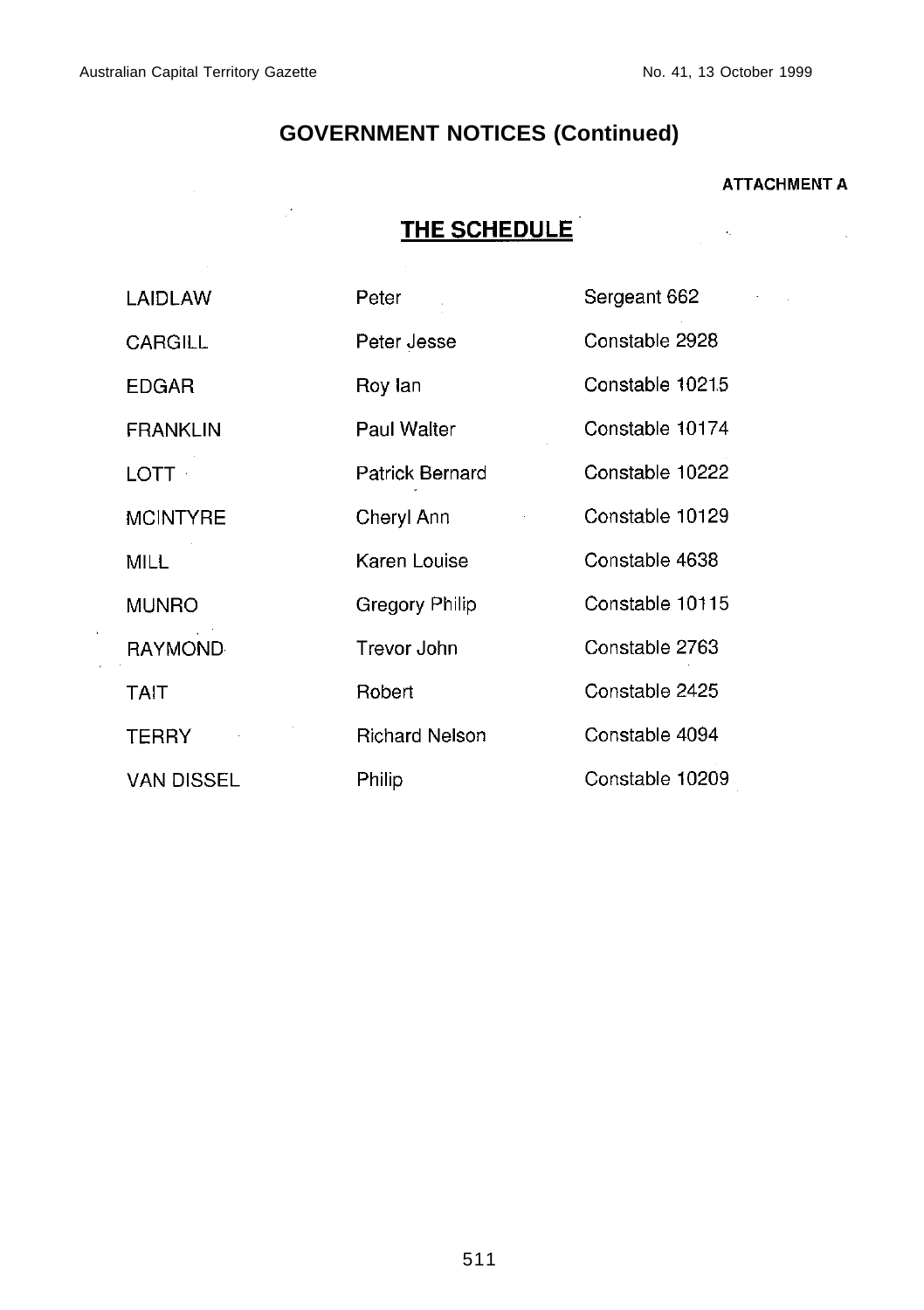

#### AUSTRALIAN CAPITAL TERRITORY

#### DECLARATION OF AN AREA AS A LAKE

#### Section 5

#### Lakes Act 1976

#### NOTICE OF GAZETTAL

I, Brendan Michael Smyth. Minister for Urban Services, under Section 5 of the Lakes Act 1976, declare the area forming part of the Molonglo River and described in the schedule to be a lake for the for the purposes of the Lakes Act 1976.

All that body of water in the Australian Capital Territory known as Molonglo Reach between the Dairy Flat Road Bridge and the junction of the Molonglo River and East Basin in Lake Burley Griffin situated in the Division of Fyshwick, Canberra Central District. The gazetted area is shown in the attached map.

 $\Psi$  and  $\Psi$ 

Brendan Michael Smyth MD.

Minister for Urban Services

Dated<sub>2</sub>) September 1999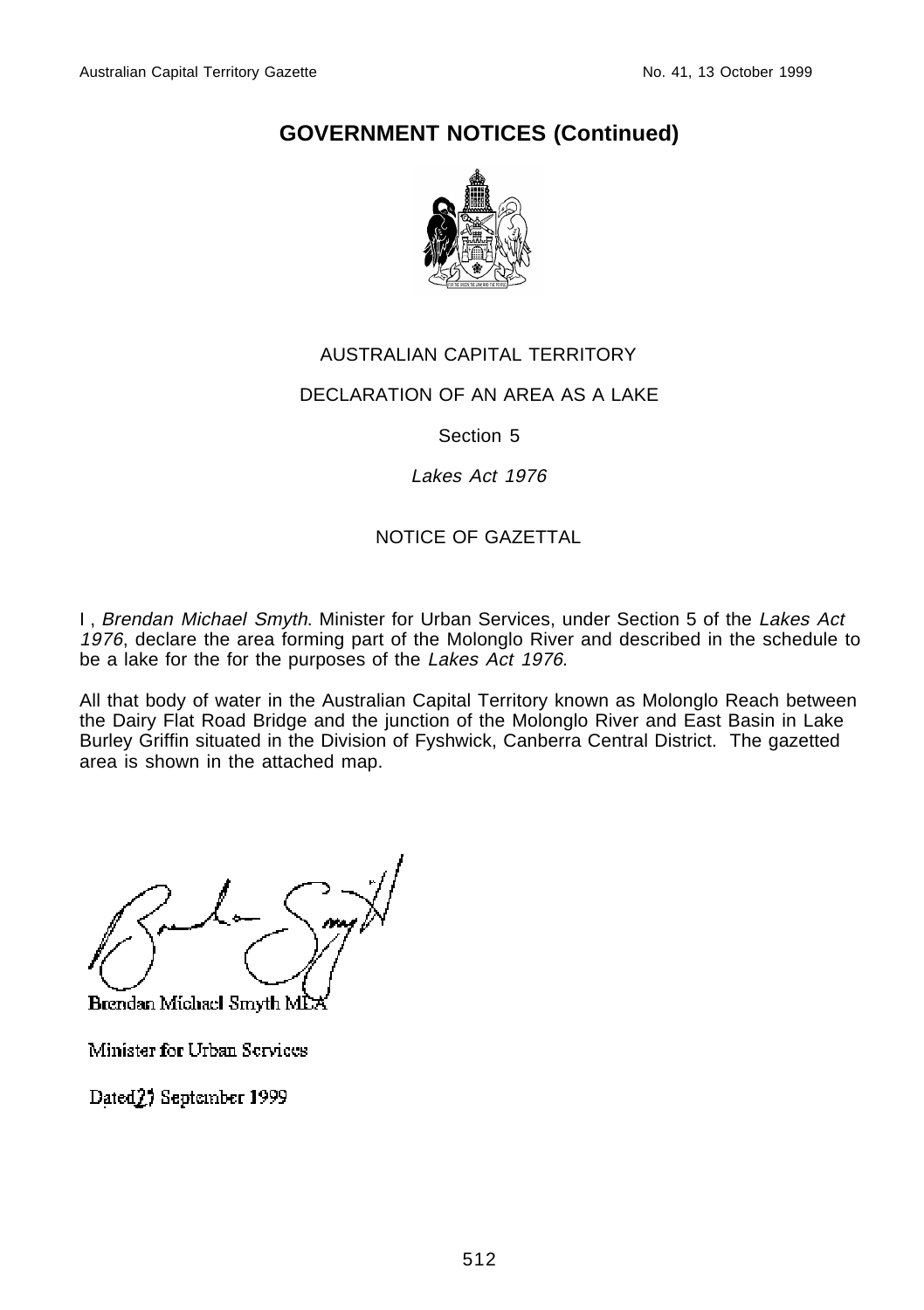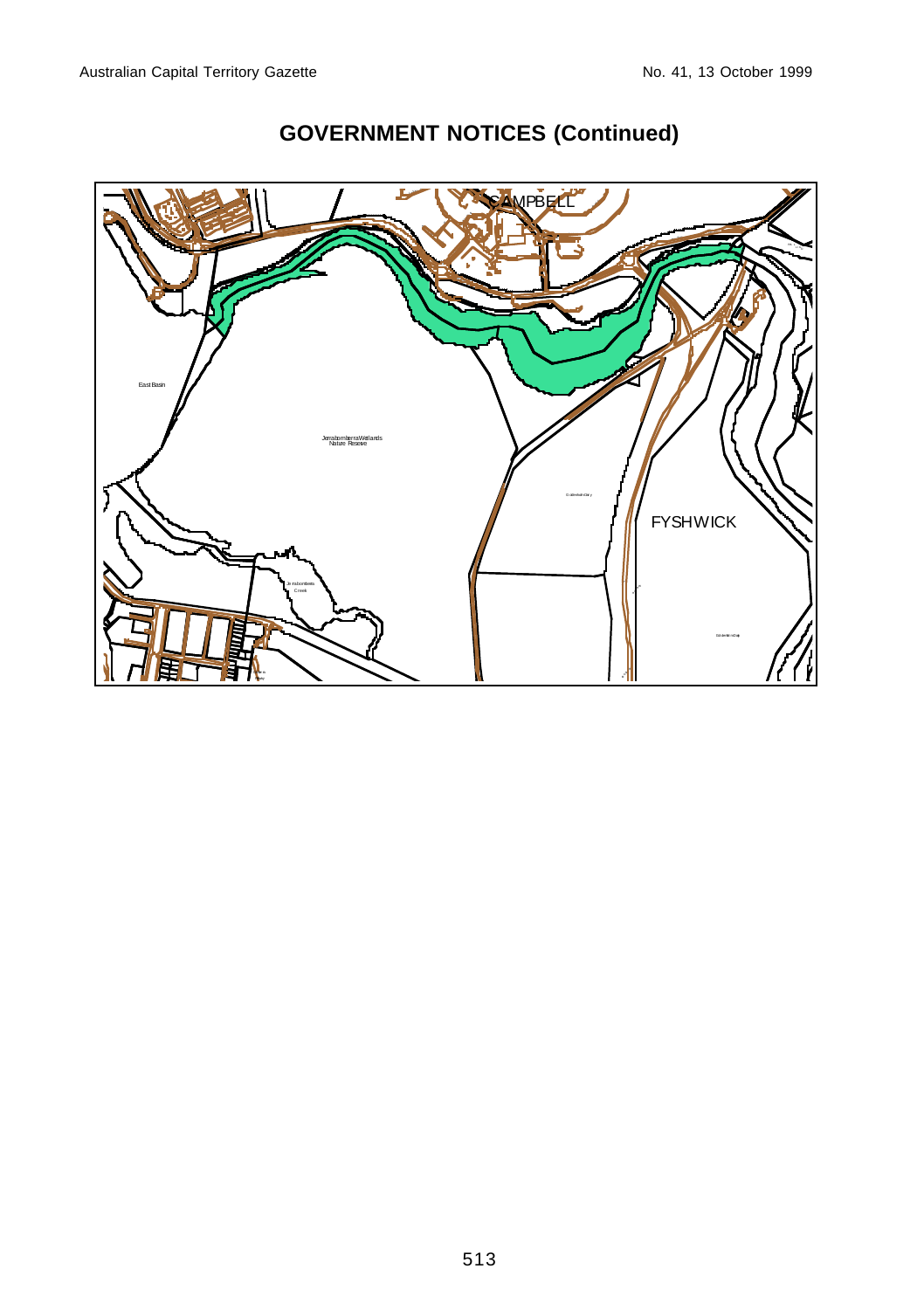#### **NOTIFICATION OF THE MAKING OF A REGULATION**

NOTICE is hereby given that the undermentioned Regulation of the Australian Capital Territory has been made. Copies of the Regulation may be purchased from Publishing Services, Legislation and Sales Counter, ACT Government Shopfront, Corner of City Walk and East Row, Canberra City ACT 2601.

| Act under which<br><b>Regulation made</b> | <b>Description of Regulation</b>          | Number and year of<br><b>Regulation</b> |
|-------------------------------------------|-------------------------------------------|-----------------------------------------|
| Mediation Act 1997                        | <b>Mediation Regulations</b><br>Amendment | No. 24 of 1999                          |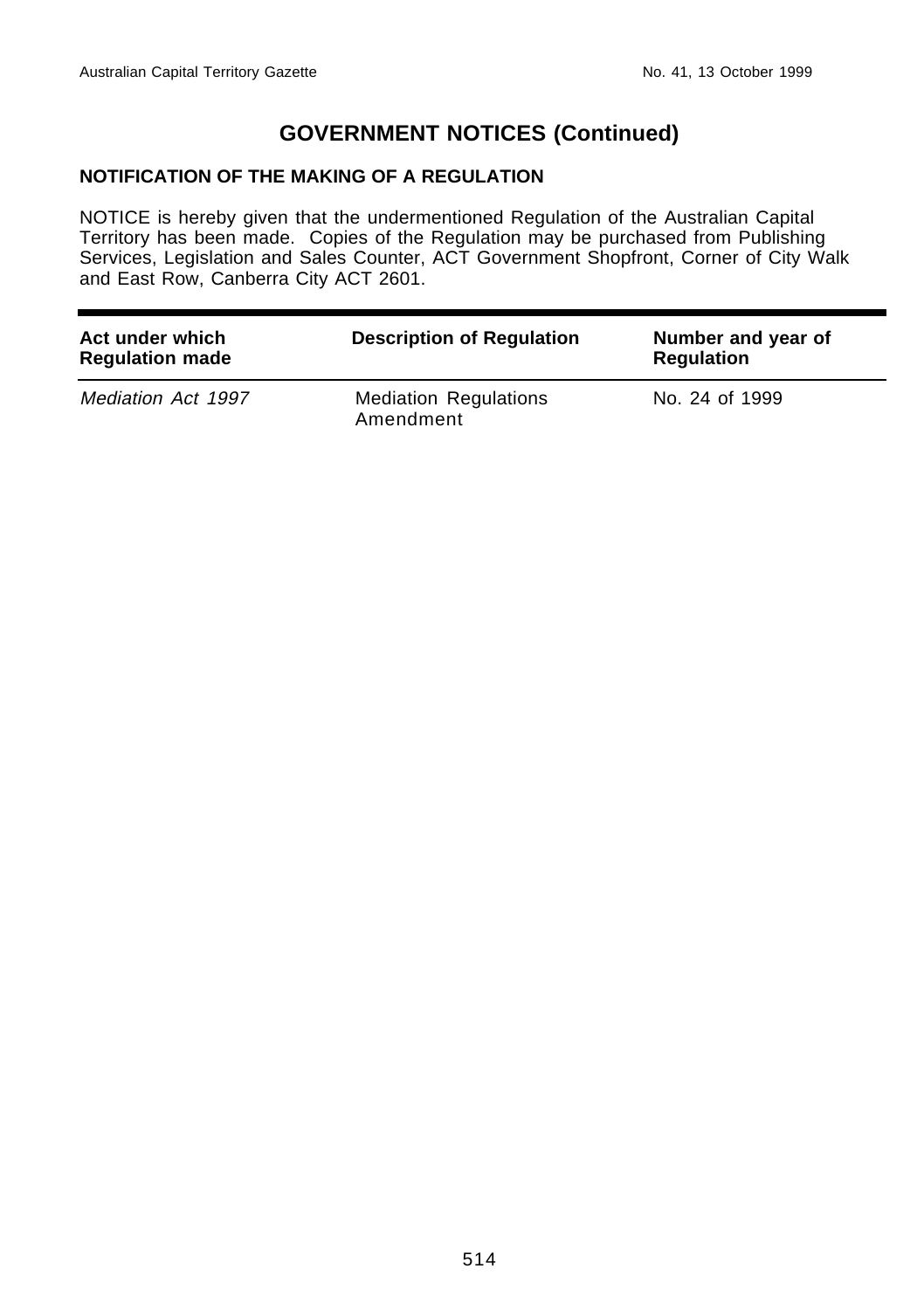

# **AUSTRALIAN CAPITAL TERRITORY**

# **LAND (PLANNING AND ENVIRONMENT) ACT 1991**

## **NOTICE OF REVOCATION OF REFERRAL OF AN APPLICATION TO THE COMMISSIONER FOR LAND AND PLANNING**

Under subsection 229A(6) of the Land (Planning and Environment) Act 1991 I revoke the referral of Application Number 995448, which was referred to the Commissioner for Land and Planning on the 13th day of September 1999.

Dated this First day of October 1999

**Brendan Smyth** MLA Minister for Urban Services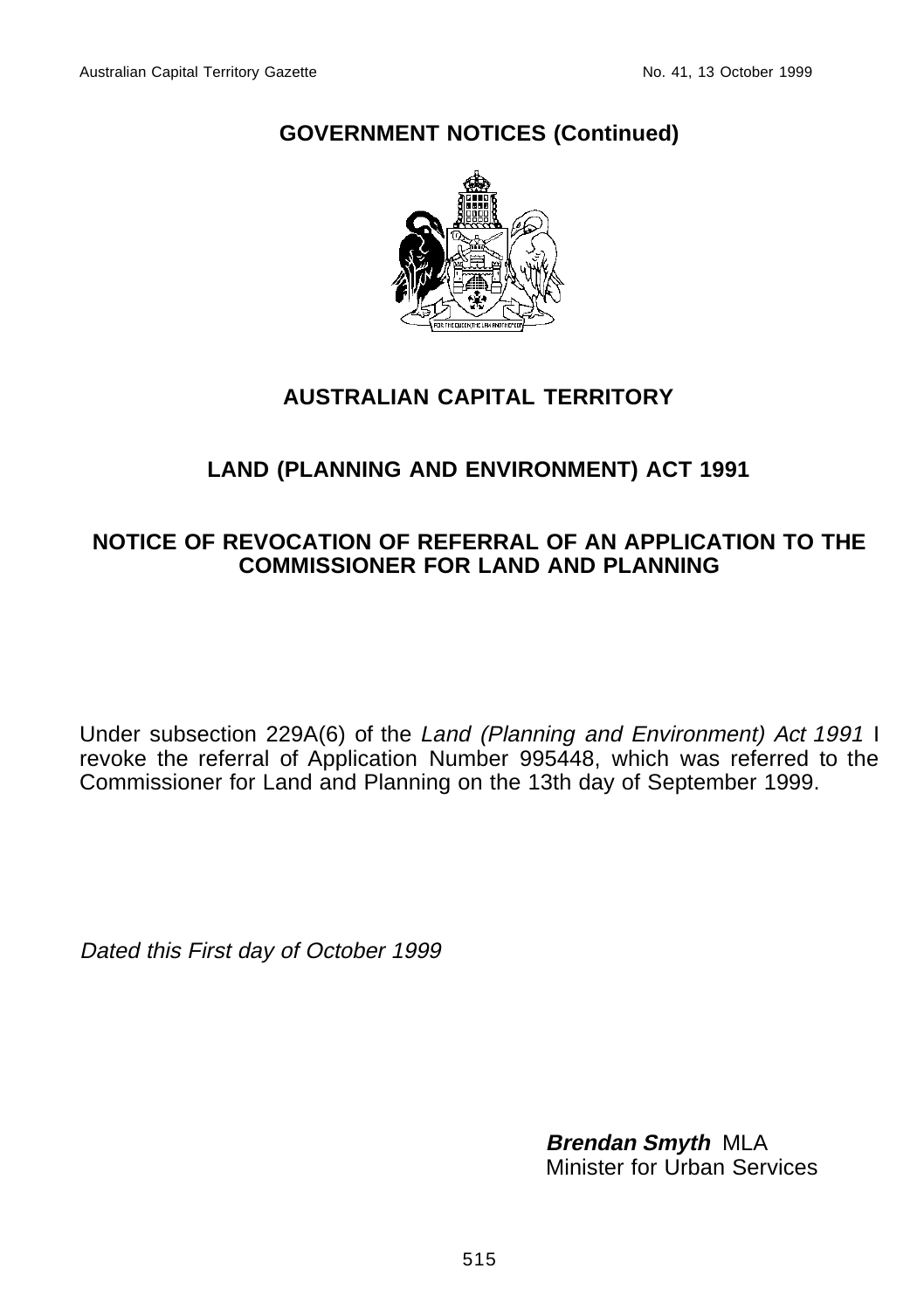#### **DEPARTMENT OF URBAN SERVICES**

#### **ENVIRONMENT ACT, ENVIRONMENT PROTECTION**

#### **AUSTRALIAN CAPITAL TERRITORY**

#### **ENVIRONMENT PROTECTION ACT 1997**

#### **ENVIRONMENT PROTECTION AGREEMENTS**

Notice is hereby given that under Section 41 of the Environment Protection Act 1997, environment protection agreements to conduct activities have been reached with the organisations set out below:

| Organisation                 | <b>Brief Description</b><br>of Activity | Location                                   |
|------------------------------|-----------------------------------------|--------------------------------------------|
|                              |                                         |                                            |
| B & T Homes                  | Construction                            | 65 Dumas Street<br>McKellar                |
| Hewatt Earthworks Pty Ltd    | Landscaping                             | "Winjarra" Bedduluck Road<br>Murrumbateman |
| Narona Homes                 | Construction                            | 11 Mialli Place<br>O'Malley                |
| Adriatic Landscaping Pty Ltd | Landscaping                             | 6 Hamblin Place<br>Florev                  |

A copy of the environment protection agreements is available for public inspection, during business hours, at the office of the Environment Management Authority, Level 2, South Wing, Macarthur House, Wattle Street Lyneham ACT.

Dated the fifth day of October 1999

#### **G Croston** Environment Management Authority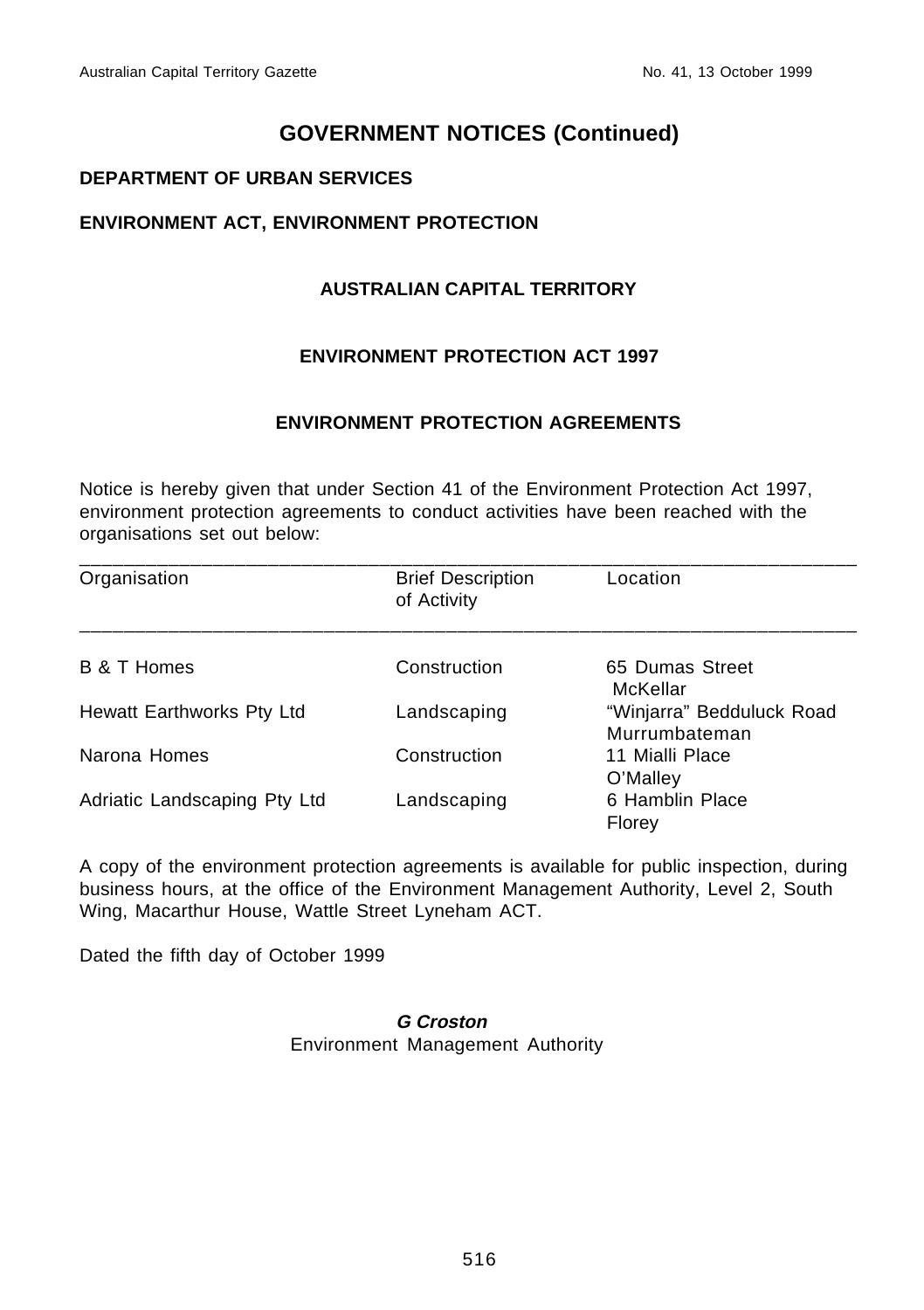

# **NOTICES**

#### **Canberra Cycleways Map**

- Printed on tough waterproof paper
	- up to date information
- Offroad cycle paths through the suburbs and unsealed roads through Canberra Nature Parks
	- bike hire, bike lockers, public facilities and street names • shows on road cycling conditions

#### **folded map \$5.95, two sheet wall poster \$10**

Publishing Services ACT Government Shopfront Cnr East Row/City Walk, Canberra City ACT 2601 Ph: (02) 6205 0268 Fax: (02) 6207 5640 publications\_act@dpa.act.gov.au